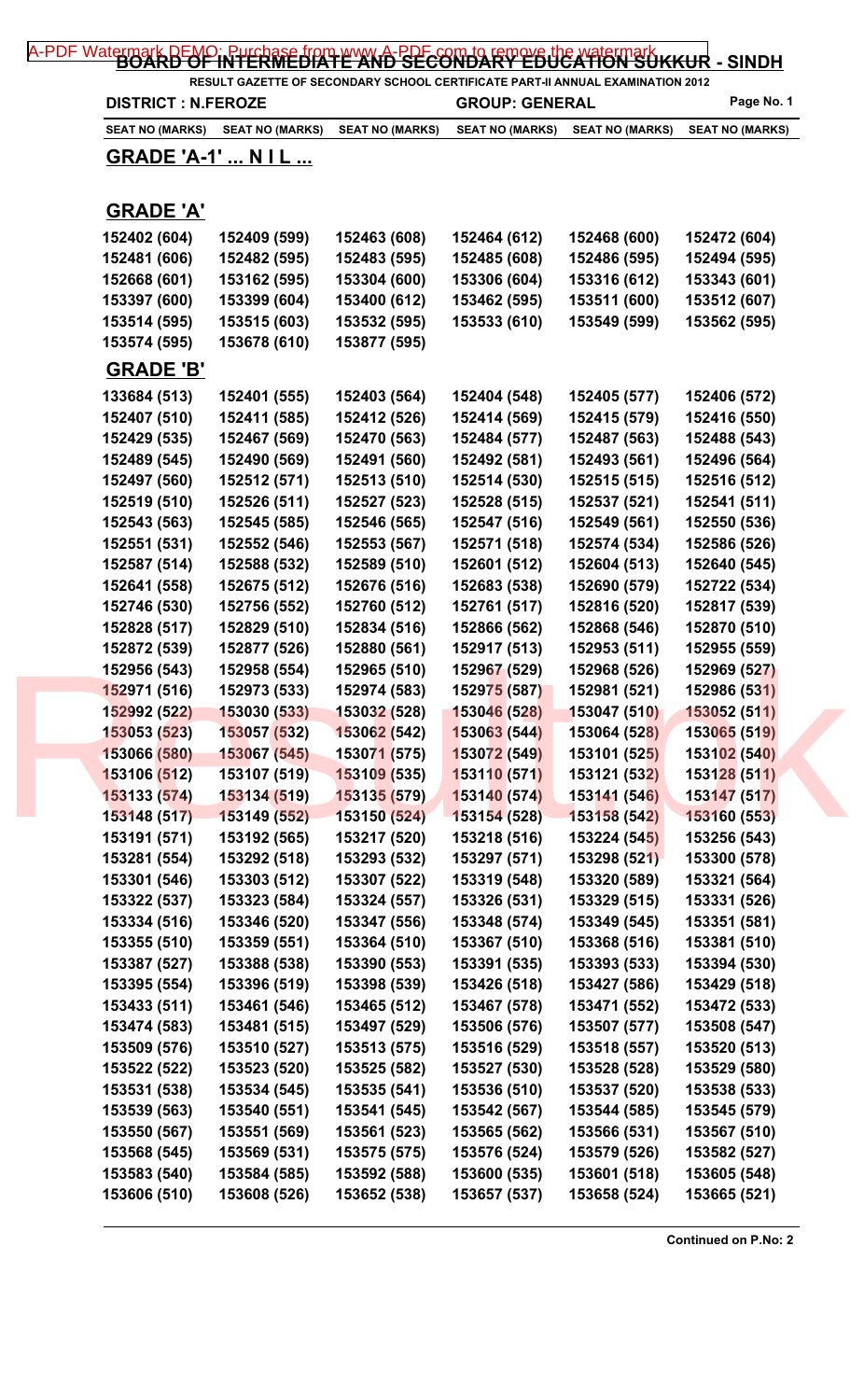|                        | <b>DISTRICT : N.FEROZE</b> |                        | <b>GROUP: GENERAL</b>  |                        | Page No. 2             |  |
|------------------------|----------------------------|------------------------|------------------------|------------------------|------------------------|--|
| <b>SEAT NO (MARKS)</b> | <b>SEAT NO (MARKS)</b>     | <b>SEAT NO (MARKS)</b> | <b>SEAT NO (MARKS)</b> | <b>SEAT NO (MARKS)</b> | <b>SEAT NO (MARKS)</b> |  |
| <b>GRADE 'B'</b>       |                            |                        |                        |                        |                        |  |
| 153674 (520)           | 153679 (517)               | 153742 (556)           | 153746 (578)           | 153748 (510)           | 153751 (548)           |  |
| 153764 (522)           | 153765 (518)               | 153767 (555)           | 153771 (533)           | 153772 (535)           | 153777 (519)           |  |
| 153778 (543)           | 153822 (548)               | 153862 (578)           | 153863 (517)           | 153873 (565)           | 153874 (565)           |  |
| 153876 (552)           | 153878 (512)               | 153880 (576)           | 153881 (583)           | 153883 (521)           | 153903 (542)           |  |
| 161752 (542)           | 161754 (578)               | 161881 (565)           |                        |                        |                        |  |
| <b>GRADE 'C'</b>       |                            |                        |                        |                        |                        |  |
| 152408 (492)           | 152410 (482)               | 152413 (466)           | 152426 (496)           | 152428 (465)           | 152430 (504)           |  |
| 152431 (483)           | 152456 (454)               | 152495 (493)           | 152511 (462)           | 152517 (481)           | 152518 (495)           |  |
| 152536 (471)           | 152542 (483)               | 152544 (476)           | 152548 (464)           | 152572 (476)           | 152573 (470)           |  |
| 152575 (484)           | 152576 (485)               | 152590 (472)           | 152596 (496)           | 152597 (425)           | 152598 (459)           |  |
| 152599 (489)           | 152600 (497)               | 152602 (434)           | 152603 (425)           | 152605 (493)           | 152606 (425)           |  |
| 152610 (477)           | 152626 (432)               | 152636 (500)           | 152637 (472)           | 152638 (441)           | 152639 (498)           |  |
| 152651 (477)           | 152656 (441)               | 152657 (488)           | 152662 (425)           | 152666 (461)           | 152667 (503)           |  |
| 152669 (448)           | 152670 (451)               | 152672 (435)           | 152674 (434)           | 152677 (499)           | 152678 (436)           |  |
| 152679 (480)           | 152682 (464)               | 152686 (490)           | 152687 (435)           | 152689 (431)           | 152692 (478)           |  |
| 152694 (430)           | 152697 (485)               | 152698 (454)           | 152704 (489)           | 152721 (494)           | 152723 (471)           |  |
| 152743 (471)           | 152745 (458)               | 152757 (430)           | 152758 (485)           | 152762 (464)           | 152781 (500)           |  |
| 152791 (463)           | 152827 (450)               | 152830 (453)           | 152833 (435)           | 152836 (493)           | 152839 (462)           |  |
| 152840 (438)           | 152842 (436)               | 152859 (454)           | 152860 (493)           | 152862 (476)           | 152865 (443)           |  |
| 152867 (489)           | 152873 (481)               | 152874 (491)           | 152878 (504)           | 152913 (473)           | 152919 (476)           |  |
| 152920 (475)           | 152921 (442)               | 152925 (447)           | 152926 (471)           | 152951 (492)           | 152952 (495)           |  |
| 152954 (454)           | 152957 (447)               | 152960 (486)           | 152963 (471)           | 152964 (443)           | 152966 (458)           |  |
| 152970 (488)           | 152972 (494)               | 152976 (498)           | 152977 (454)           | 152978 (472)           | 152979 (470)           |  |
| 152980 (483)           | 152982 (475)               | 152983 (500)           | 152984 (488)           | 152985 (483)           | 152991 (484)           |  |
| 152996 (483)           | 153031 (491)               | 153033 (475)           | 153034 (486)           | 153049 (502)           | 153051 (450)           |  |
| 153054 (428)           | 153056 (498)               | 153059 (492)           | 153060 (494)           | 153061 (493)           | 153068 (465)           |  |
| 153073 (502)           | 153097 (494)               | 153098 (484)           | 153100 (499)           | 153105 (429)           | 153108 (496)           |  |
| 153111 (500)           | 153112 (440)               | 153124 (439)           | 153125 (425)           | 153126 (433)           | 153127 (488)           |  |
| 153129 (494)           | 153130 (486)               | 153131 (451)           | 153132 (452)           | 153138 (426)           | 153139 (425)           |  |
| 153142 (497)           | 153144 (461)               | 153145 (429)           | 153146 (487)           | 153155 (470)           | 153157 (481)           |  |
| 153163 (484)           | 153187 (473)               | 153198 (471)           | 153200(444)            | 153203 (425)           | 153205 (457)           |  |
| 153206 (480)           | 153207 (439)               | 153216 (435)           | 153221 (433)           | 153222 (453)           | 153223 (440)           |  |
| 153225 (471)           | 153241 (439)               | 153244 (432)           | 153247 (456)           | 153248 (427)           | 153250 (467)           |  |
| 153254 (439)           | 153255 (429)               | 153258 (484)           | 153261 (434)           | 153263 (434)           | 153264 (497)           |  |
| 153265 (454)           | 153266 (449)               | 153282 (503)           | 153294 (500)           | 153296 (465)           | 153299 (474)           |  |
| 153302 (479)           | 153317 (493)               | 153318 (491)           | 153325 (454)           | 153327 (477)           | 153328 (496)           |  |
| 153330 (462)           | 153335 (504)               | 153342 (471)           | 153350 (425)           | 153352 (453)           | 153353 (465)           |  |
| 153354 (500)           | 153356 (471)               | 153357 (471)           | 153358 (472)           | 153360 (488)           | 153361 (473)           |  |
| 153362 (470)           | 153363 (481)               | 153366 (482)           | 153369 (484)           | 153386 (478)           | 153389 (495)           |  |
|                        | 153401 (503)               | 153402 (501)           | 153403 (498)           |                        | 153422 (477)           |  |
| 153392 (438)           |                            |                        |                        | 153421 (469)           |                        |  |
| 153424 (467)           | 153425 (439)               | 153431 (476)           | 153432 (471)           | 153434 (503)           | 153436 (446)           |  |
| 153463 (504)           | 153464 (464)               | 153466 (478)           | 153469 (496)           | 153470 (467)           | 153473 (473)           |  |
| 153475 (484)           | 153477 (450)               | 153478 (452)           | 153479 (470)           | 153480 (475)           | 153496 (444)           |  |
| 153517 (469)           | 153519 (496)               | 153530 (475)           | 153543 (504)           | 153546 (452)           | 153547 (487)           |  |
| 153563 (488)           | 153571 (499)               | 153572 (494)           | 153577 (429)           | 153578 (502)           | 153580 (485)           |  |
| 153581 (458)           | 153595 (470)               | 153599 (502)           | 153602 (477)           | 153603 (447)           | 153604 (453)           |  |
| 153611 (439)           | 153612 (465)               | 153613 (463)           | 153614 (467)           | 153615 (471)           | 153653 (500)           |  |
| 153654 (464)           | 153655 (499)               | 153656 (468)           | 153659 (438)           | 153660 (429)           | 153664 (459)           |  |
| 153666 (502)           | 153667 (502)               | 153668 (431)           | 153669 (495)           | 153670 (475)           | 153671 (463)           |  |
| 153672 (478)           | 153676 (498)               | 153680 (461)           | 153681 (428)           | 153682 (440)           | 153683 (431)           |  |
| 153741 (445)           | 153743 (487)               | 153744 (446)           | 153745 (462)           | 153747 (468)           | 153749 (443)           |  |

**Continued on P.No: 3**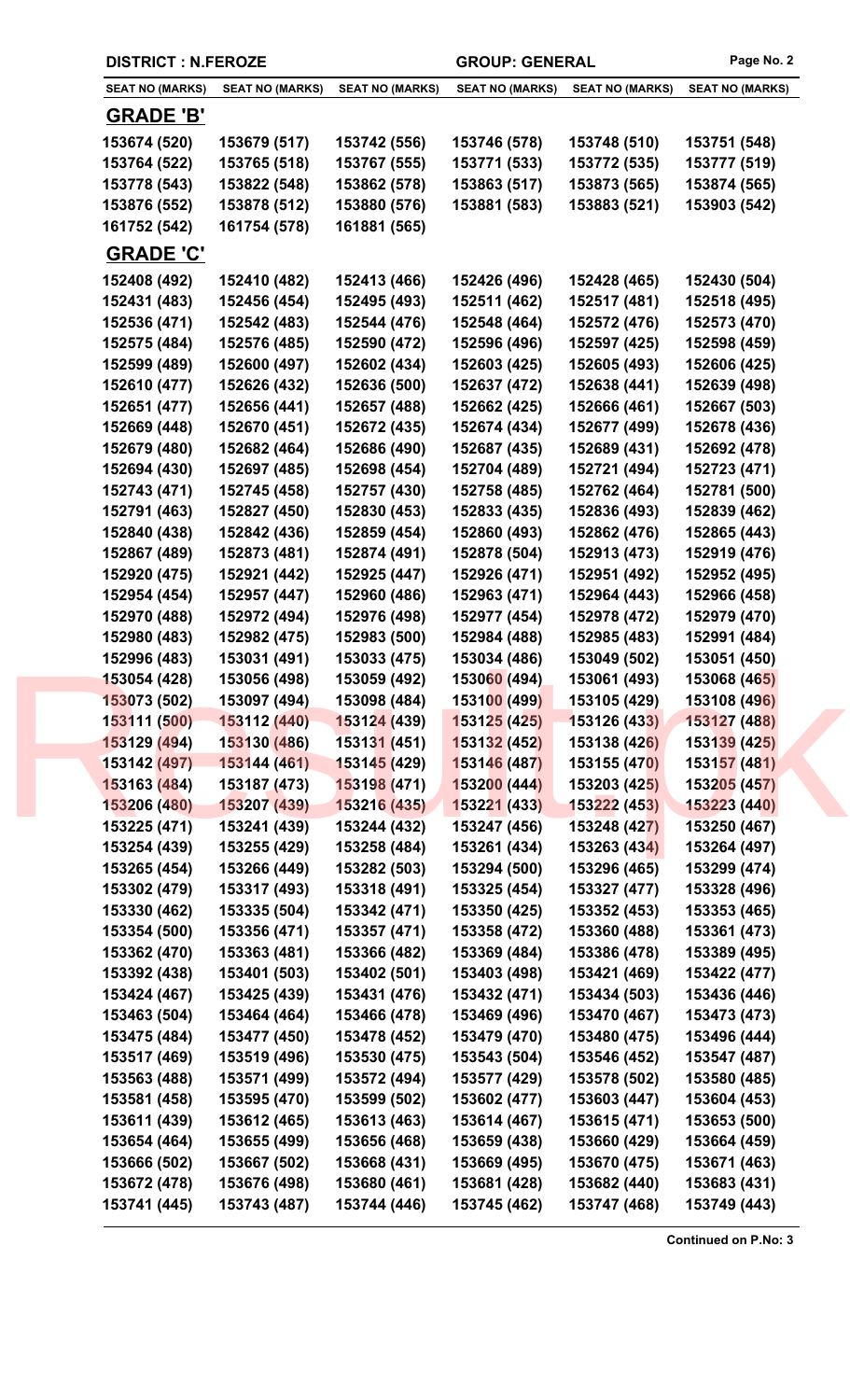|                        | <b>DISTRICT : N.FEROZE</b>                                     |                        | <b>GROUP: GENERAL</b>  |                        | Page No. 3             |  |
|------------------------|----------------------------------------------------------------|------------------------|------------------------|------------------------|------------------------|--|
| <b>SEAT NO (MARKS)</b> | <b>SEAT NO (MARKS)</b>                                         | <b>SEAT NO (MARKS)</b> | <b>SEAT NO (MARKS)</b> | <b>SEAT NO (MARKS)</b> | <b>SEAT NO (MARKS)</b> |  |
| <u>GRADE 'C'</u>       |                                                                |                        |                        |                        |                        |  |
| 153750 (471)           | 153752 (489)                                                   | 153753 (454)           | 153761 (453)           | 153762 (480)           | 153763 (458)           |  |
| 153768 (479)           | 153769 (495)                                                   | 153770 (498)           | 153775 (477)           | 153776 (481)           | 153780 (476)           |  |
| 153781 (438)           | 153801 (473)                                                   | 153804 (449)           | 153807 (463)           | 153809 (457)           | 153810 (474)           |  |
| 153841 (456)           | 153861 (499)                                                   | 153871 (462)           | 153882 (502)           | 153896 (458)           | 153897 (482)           |  |
| 153898 (457)           | 153899 (475)                                                   | 153901 (453)           | 153902 (483)           | 153904 (463)           | 161391 (464)           |  |
| 161431 (495)           | 161446 (459)                                                   | 161447 (428)           | 161502 (449)           | 161511 (425)           | 161552 (471)           |  |
| 161571 (466)           | 161572 (503)                                                   | 161573 (476)           | 161574 (459)           | 161651 (472)           | 161681 (469)           |  |
| 161751 (449)           | 161755 (442)                                                   | 161786 (482)           | 161787 (453)           |                        |                        |  |
| <b>GRADE 'D'</b>       |                                                                |                        |                        |                        |                        |  |
| 152427 (411)           | 152661 (414)                                                   | 152671 (373)           | 152673 (419)           | 152680 (416)           | 152681 (405)           |  |
| 152684 (384)           | 152685 (419)                                                   | 152693 (384)           | 152695 (371)           | 152731 (398)           | 152739 (352)           |  |
| 152740 (390)           | 152784 (407)                                                   | 152789 (397)           | 152831 (389)           | 152851 (395)           | 152852 (416)           |  |
| 152861 (368)           | 152879 (369)                                                   | 152881 (368)           | 152911 (403)           | 152912 (368)           | 152914 (419)           |  |
| 152915 (382)           | 152922 (340)                                                   | 152923 (380)           | 152924 (384)           | 152927 (368)           | 152928 (350)           |  |
| 152929 (354)           | 152930 (343)                                                   | 152931 (387)           | 152959 (383)           | 152995 (415)           | 153058 (407)           |  |
| 153069 (415)           | 153096 (411)                                                   | 153103 (384)           | 153104 (392)           | 153113 (397)           | 153123 (404)           |  |
| 153143 (396)           | 153152 (419)                                                   | 153153 (392)           | 153156 (415)           | 153164 (378)           | 153188 (389)           |  |
| 153196 (358)           | 153197 (401)                                                   | 153202 (392)           | 153204 (392)           | 153242 (412)           | 153243 (364)           |  |
| 153245 (409)           | 153246 (419)                                                   | 153249 (404)           | 153251 (408)           | 153252 (406)           | 153253 (406)           |  |
| 153257 (371)           | 153259 (415)                                                   | 153260 (374)           | 153262 (404)           | 153267 (412)           | 153291 (393)           |  |
| 153365 (409)           | 153423 (361)                                                   | 153428 (358)           | 153430 (413)           | 153564 (412)           | 153596 (407)           |  |
| 153598 (388)           | 153607 (406)                                                   | 153662 (378)           | 153673 (393)           | 153675 (408)           | 153677 (379)           |  |
| 153766 (417)           | 153774 (411)                                                   | 153803 (371)           | 153805 (394)           | 153808 (409)           | 153811 (407)           |  |
| 153821 (406)           | 153823 (413)                                                   | 153831 (406)           | 153892 (413)           | 153895 (417)           | 161376 (419)           |  |
| 161411 (391)           | 161432 (407)                                                   | 161501 (356)           | 161512 (413)           | 161591 (373)           | 161812 (403)           |  |
| 161821 (367)           | 161891 (380)                                                   | 161892 (389)           | 161893 (416)           |                        |                        |  |
| <b>GRADE 'E'</b>       |                                                                |                        |                        |                        |                        |  |
| 152916 (332)           | 153842 (319)                                                   |                        |                        |                        |                        |  |
|                        | <b>FAILURE CANDIDATES</b>                                      |                        |                        |                        |                        |  |
| 137925 (328)           | 152608 (382)                                                   | 152688 (258)           | 152691 (370)           | 152696 (230)           | 152699 (342)           |  |
| 152701 (306)           | 152702 (373)                                                   | 152732 (428)           | 152733 (321)           | 152734 (342)           | 152735 (326)           |  |
| 152736 (272)           | 152737 (346)                                                   | 152738 (388)           | 152741 (384)           | 152742 (373)           | 152744 (411)           |  |
| 152759 (410)           | 152782 (309)                                                   | 152783 (360)           | 152785 (337)           | 152786 (329)           | 152787 (308)           |  |
| 152788 (413)           | 152790 (392)                                                   | 152792 (277)           | 152793 (256)           | 152826 (415)           | 152832 (258)           |  |
| 152835 (407)           | 152837 (414)                                                   | 152838 (400)           | 152841 (414)           | 152853 (365)           | 152856 (391)           |  |
| 152857 (395)           | 152858 (333)                                                   | 152863 (378)           | 152864 (428)           | 152869 (408)           | 152871 (464)           |  |
| 152876 (362)           | 152918 (117)                                                   | 152962 (321)           | 152988 (474)           | 152989 (532)           | 152990 (537)           |  |
| 152993 (347)           | 153048 (458)                                                   | 153055 (164)           | 153070 (279)           | 153099 (454)           | 153122 (223)           |  |
| 153136 (388)           | 153137 (248)                                                   | 153151 (388)           | 153159 (404)           | 153161 (379)           | 153199 (319)           |  |
| 153201 (361)           | 153236 (391)                                                   | 153305 (481)           | 153435 (150)           | 153521 (269)           | 153524 (397)           |  |
| 153526 (493)           | 153573 (272)                                                   | 153591 (387)           | 153593 (360)           | 153594 (330)           | 153597 (385)           |  |
| 153610 (421)           | 153651 (351)                                                   | 153661 (403)           | 153663 (398)           | 153773 (414)           | 153802 (343)           |  |
| 153806 (345)           | 153875 (306)                                                   | 153891 (377)           | 153893 (413)           | 153894 (379)           | 153900 (390)           |  |
| 153905 (314)           | 161491 (239)                                                   | 161641 (357)           | 161753 (270)           | 161811 (340)           | 163401 (189)           |  |
|                        | <b>Result with held for want of documents</b>                  |                        |                        |                        |                        |  |
| 15287                  | 161551                                                         | 161553                 |                        |                        |                        |  |
|                        | <b>Result with held due to use of Unfairmeans/Copying Case</b> |                        |                        |                        |                        |  |
| 152432                 | 152433                                                         | 152700                 | 152703                 | 152961                 | 153050                 |  |
|                        |                                                                |                        |                        |                        |                        |  |

**Continued on P.No: 4**